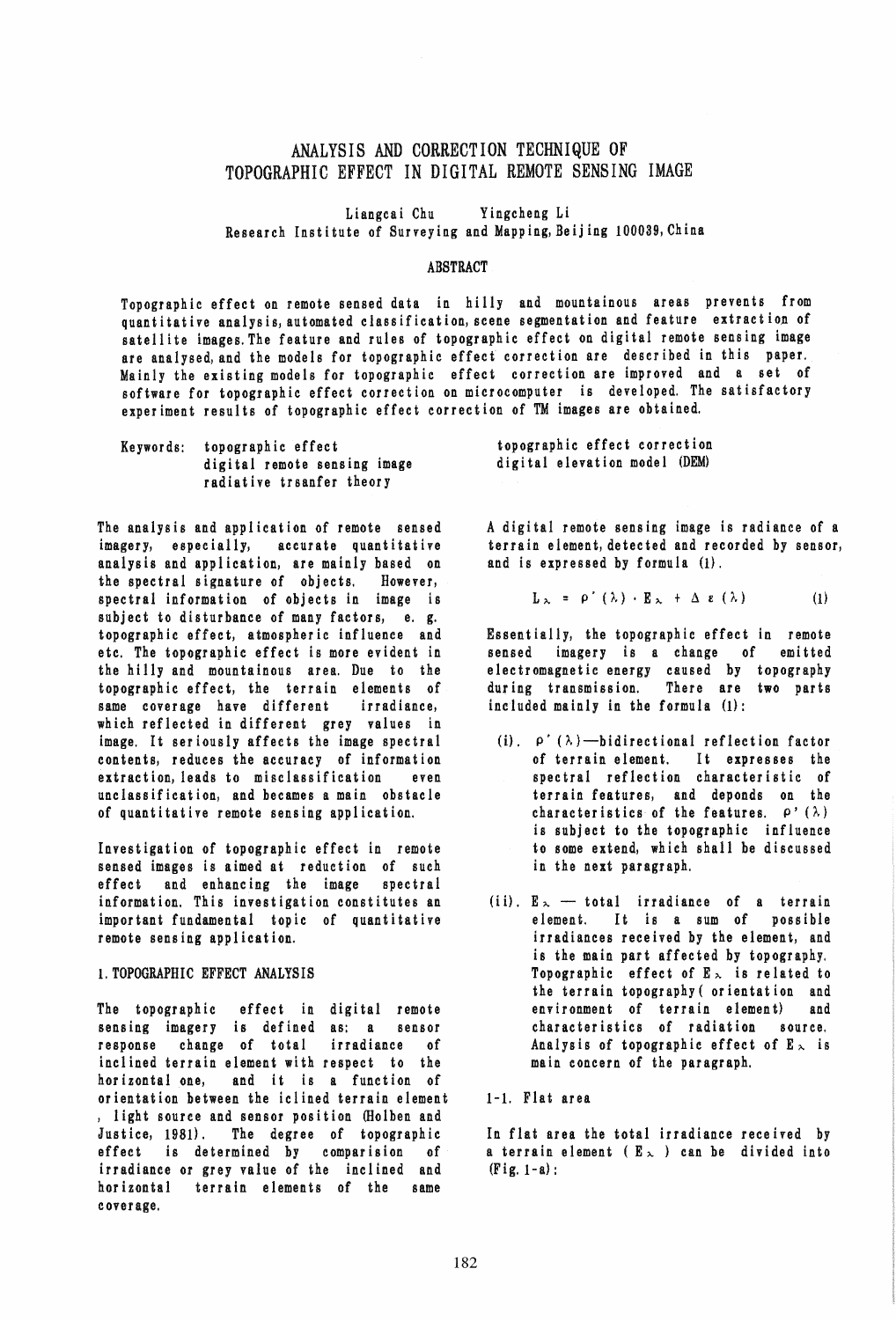



(b).  $E \sim E \sim a+E \sim b+E \sim R$ 

### Figure 1. Components of irradiance received by terrain element

- a.  $E_{\lambda S}$  direct solar irradiance,
- b.  $E_{\lambda D}$  diffused solar irradiance,
- c.  $E_{\lambda V}$  diffused irradiance due to the multiple interactions between terrain and atmosphere. This part is very small and can be neglected.

Thus, all the terrain elements have the same geometry. They have the same effect on the total irradiance ( $E_{\infty}$ ) of terrain element. Therefore, we can say, that digital image in flat area has no topographic effect, and better expresses the spectral characteristics of terrain features.

1-2. Hilly and mountainous area

In hilly and mountainous area, total irradiance received by a terrain element can be divided into (Fig. I-b):

- a.  $E_{\lambda S}$  direct solar irradiance,
- b.  $E_{\lambda D}$  diffused solar irradiance,
- c.  $E_{\lambda R}$  reflected irradiance from adjacent slopes.

In this case, the terrain elements have a different geometry, thus affect the total irrandiance in various ways. Therefore, there is a topographic effect in digital image of hilly and mountainous area.

### 1-2-a. Topographic effect of direct solar irradiance

Direct sun light has rigorous orientation. Direct solar irradiance  $(E_{\lambda, S})$  depends on the orientation and environment of topography in a terrain element.

1. Effect of topographic orientation

The direct solar irradiance  $(E_{\lambda S})$  undergoes the influence of topographic orientation of the terrain element, and is a function of solar effective incident angle.

$$
E_{\lambda s} = E_{so} \cdot \cos i , \quad \cos i > 0
$$
  

$$
E_{\lambda s} = 0, \qquad \cos i < 0
$$
 (2)

In the formula, Eso expresses the direct solar irradiance of terrain in the direction perpendicular to the sun light incidence.  $E_{\lambda S}$ =0 signifies, that the element is in the self  $-$ shadow  $(Fig, 2)$ .

Here, the solar effective incident angle ( i ) is defined as: an angle between the incident solar light and normal of illuminated element. The formula of caculation is:

$$
\cos i = \cos Z \cdot \cos S + \sin Z \cdot \sin S \cdot \cos (\Phi_n - \Phi_n)
$$
\n(3)

In the formula:

- $cos i cos i$  cosine of solar effective incident angle,
	- $z$  solar zenith angle,
	- $\Phi_{\rm e}$  solar azimuth angle,
	- S slope angle of terrain element, and
	- $\Phi_n$  azimuth angle of terrain element.



Figure 2. Terrain shadow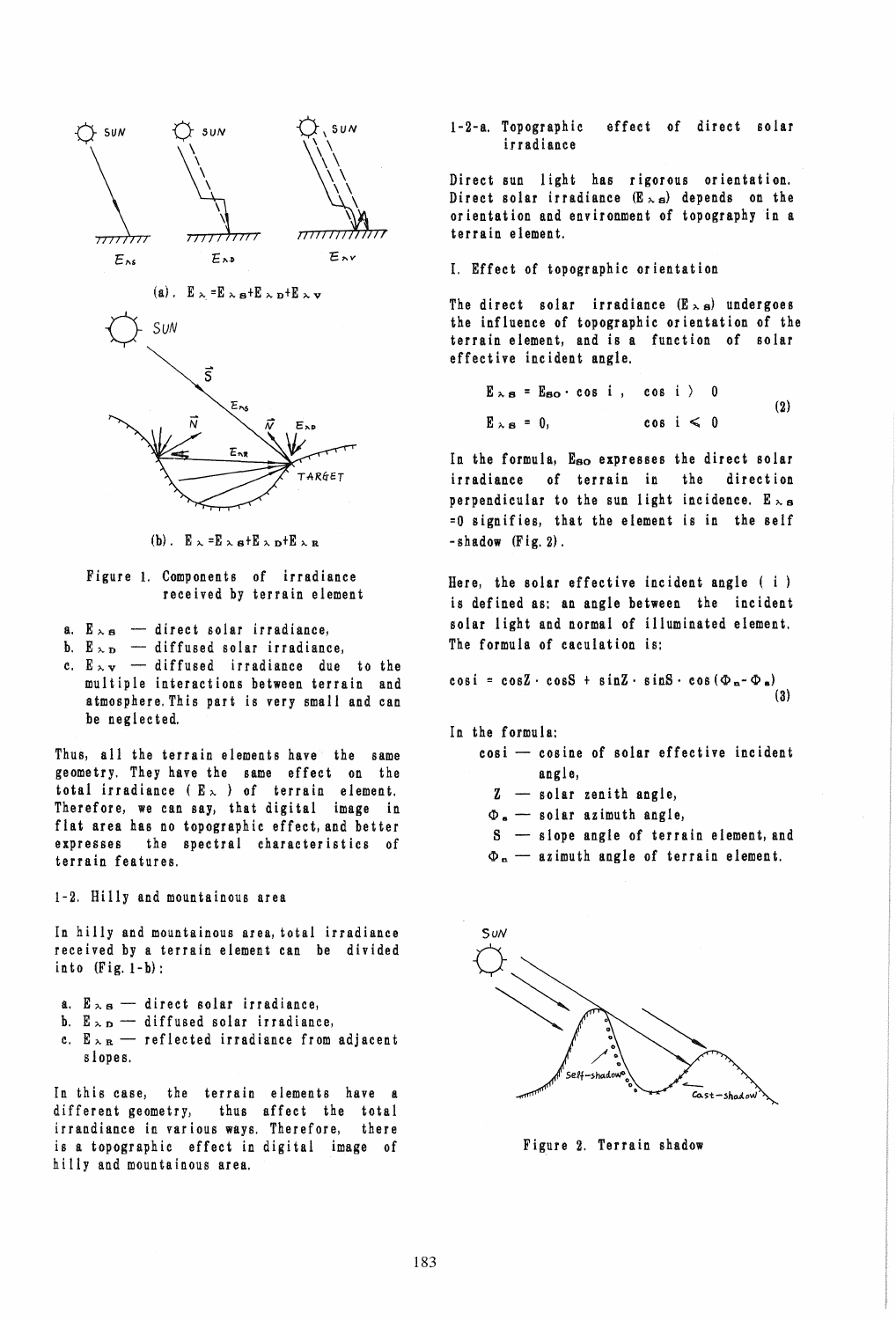### II. Effect of topographic environment

The topographic environment effect of direct solar irradiance means, that when a path of direct solar irradiance directed to an element is obstructed by other ones, then the element is faIled into a shadow, and can not receive direct solar irradiance,  $E_{\lambda,8} = 0$ . In such case, we say, that the element is in cast  $-$ shadow  $(Fig. 2)$ .

1-2-b. Topographic effect of diffused solar irradiance

Diffused solar radiation is a source of hemisphere, formed from solar radiation, scattered by atmosphere. Diffused solar irradiance  $(E \times_D)$  is also subject to influence of the orientation and environment of element topography.

### I. Effect of topographic oientation

Distribution of diffused solar radiance is anisotropic and maximum is in the vicinity of solar incident direction [ Ref. 9]. The diffused solar irradiance of a terrain element is related to its slope and orientation, usually, it is difficult to determine accurately. Therefore, several simple modles have been deviced for estimation of diffused solar iiradiance [ Ref. 10, 9].

#### II. Effect of topographic environment

Diffused solar radiation source is an one of hemisphere. The effect of topographic environment of diffused solar irradiance means obstruction of irradiance by adjacent slopes, which leads to its reduction (Fig. 3).

Since anisotropy of the diffused solar irradiance, and complexity of topographic environment, so its effect is difficult to determine accurately. Usually, it is assumed, that diffused solar radiation source is isotropic, then its effect of topographic environment is related only with zenith solid angle of the element.



Figure 3. Topographic environment effect of diffused solar irradiance

### 1-2-c. Reflected irradiance from the adjacent slopes

Reflected iiradiance from the adjacent slopes  $(E_{\,\lambda,B})$  means the irradiance reflected from the adjacent slopes received by a terrain element. It is an additional diffused irradiance due to the terrain undulation, phenomenon in the hilly and mountainous area  $(Fig. 1-b).$ 

The study by C. Proy and et al. [ Ref. 10, 9 ] indicates that main factors, on which the reflected irradiance from adjacent slopes of a terrain element is dependent, are trrain reflectivity, environment of adjacent slopes and orientation of the element. Especially, in case of strong terrain undulation and high reflectivity, the snow coverage and vegetation in near-infrared band have shown reflected irradiance from adjacent slopes more remarkable.

## 1-3. Summary

It is evident from above analysis, that in the hilly and mountainous area the constituting parts of iiradiance of a terrain element are<br>affected seriously by topography. and much affected seriously by topography, more attention should be paid to it. Within them:

- (i), Most seriously affected by topography is direct solar iiradiance. It is especially true, when sun elevation is small and terrain undulation is strong. Therefore, the topographic effect of direct solar iiradiance should be eliminated as more as poss ible.
- (ii). The topographic effects of diffused solar irradiance and reflected irradiance from adjacent slopes exist objectively, which deserve consideration while the effects are con ec ted.

### 2. TOPOGRAPHIC EFFECT CORRECTION TECHNIQUE

So called topographic effect correction technique means that to transform the irradiances of all the pixels onto a reference plane ( usually horizontal plane), thus to eliminate the changes of grey values (or brightness) in images caused by terrain undulation, to make images better reflect the spectral characteristics of the terrain features. In general, the topographic effect correction is implemented with a help of digital elevation model (DEM).

At present, the topographic effect correction technique includes mainly: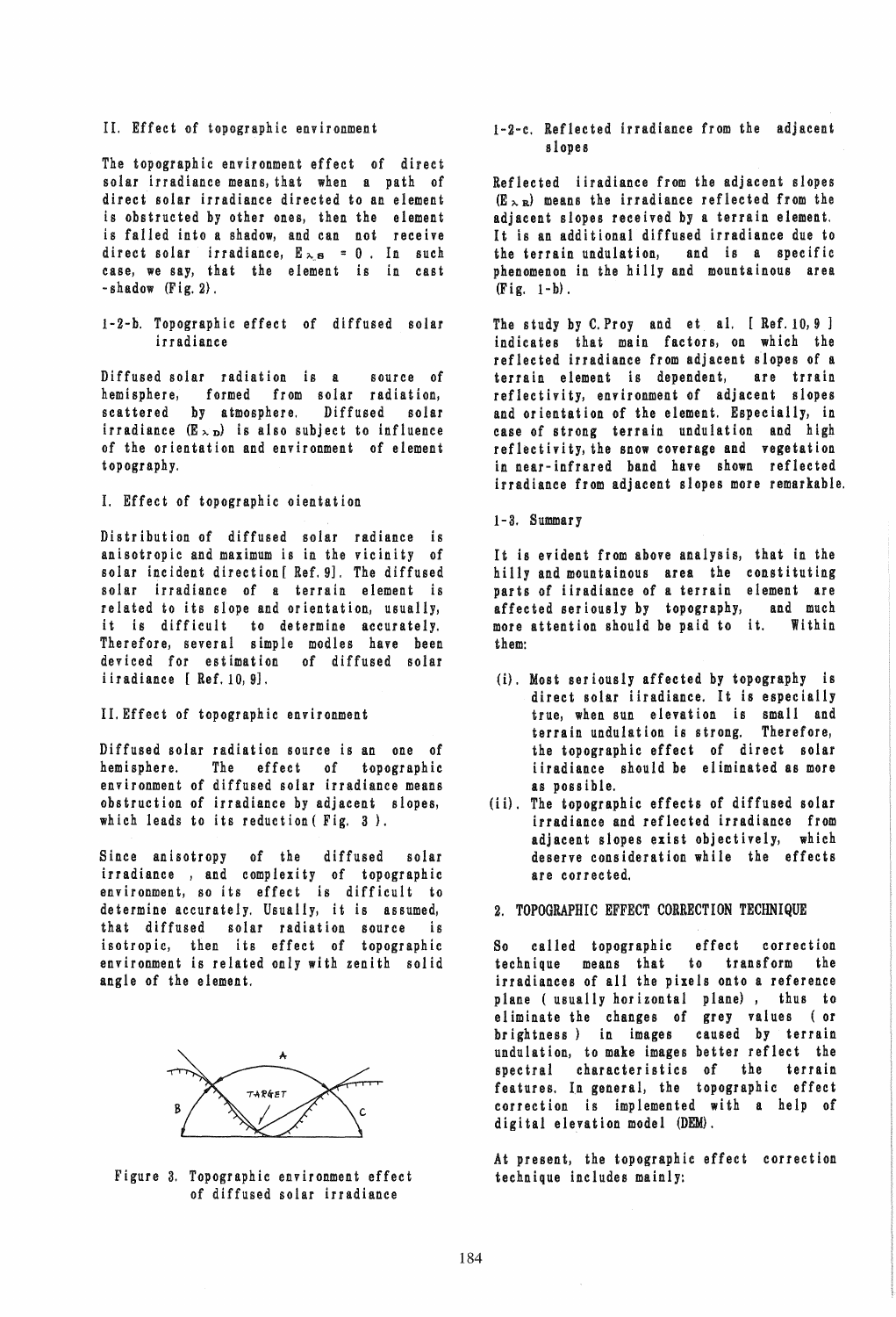- (1). Multispectral band ratio technique;
- (2), Technique, based on radiative transfer theor y;
- (3), Technique, based on image characteristics.

2-i. Multispectral band ratio technique

Multispectral band ratio is a commonly adopted method in digital image enhancement, which is helpful in restraint of environment factors in image. Studies have shown, that the topographic effect of direct solar irradiance is a multiplicative environment effect. Therefore, multispectral band ratio has a certain function in restraint of the topographic effect in digital remote sensed images. However, as the topographic effect is not a completely wave length independent multiplicative factor, so the topographic effect behaves to some extend as additive factor. Therefore, a restraint function of multispectral band ratio in digital image is limited [Ref. 5, 9].

2-2. Topographic effect correction, based on the radiative transfer theory

Based on the radiative transfer theory, for a terrain element in flat area, the radiative tranfer equation can be written as:

$$
L_{\lambda H} = \rho'(\lambda) \cdot E_{\lambda B} \cdot \cos Z + \rho''(\lambda) \cdot E_{\lambda D} + L_{\lambda P} + \Delta \epsilon (\lambda)
$$
 (4)

For a common terrain element, the radiative transfer equation can be written as:

$$
L_{\lambda} = \rho'(\lambda) \cdot E_{\lambda} \cdot \cos i \cdot C_{s}
$$
  
+  $\rho''(\lambda) \cdot E_{\lambda} \cdot C_{s}$   
+  $L_{\lambda} \cdot E_{\lambda} \cdot C_{s}$   
(5)

where:

 $L_{\,\lambda\,\text{H}}$  - radiance of horizontal element,  $L_{\lambda}$  -- radiance of inclined element,  $E_{\lambda, S}$  - direct solar irradiance,  $E_{\lambda D}$  - diffused solar irradiance,  $L_{\lambda P}$  - atmospheric constant,<br> $C_{S}$  - terrain shadow coeffi  $-$  terrain shadow coefficient,  $C_D$  - topographic correction coefficient of diffused solar irradiance,  $\rho$ <sup>*'*</sup> ( $\lambda$ ) - bidirectional reflectance of  $\rho^* (\lambda)$ terrain,  $z$  - solar zenith angle,  $\mathbf{i}$ - solar effective incident angle,  $\lambda$  - band number.

As assumptions about reflectivity of earth

surface are different, therefore, topographic effect correction models based on radiative transfer theory can be divided into two categories: Lambertian model and non-Lambertian mode 1.

2-2-1. Lambertian model

Based on the lambertian reflection hypothesis , the earth surface is an ideal isotropic reflection surface. In such a case, reflection factor has no relation with terrain , and a following relation exists:

$$
\rho'(\lambda) = \rho''(\lambda) = \rho(\lambda) / \pi \qquad (6)
$$

where:  $\rho(\lambda)$  - hemispheric reflectance. Then from formulas  $(4)$ ,  $(5)$  it results:

 $L_{\lambda H}$  =

$$
\frac{\cos Z + E_{\infty} D/E_{\infty} s}{C_{\mathbf{s}} \cdot \cos i + C_{\mathbf{D}} \cdot E_{\infty} D/E_{\infty} s} \cdot (L_{\infty} - L_{\infty} P) + L_{\infty} P \tag{7}
$$

In the formula:

- $L_{\lambda}$  = brightness or grey value of pixel before correction,
- $L_{\lambda H}$  = brightness or grey value of pixel after correction,

when  $i > 90^\circ$ , let cosi = 0.

The formula ( 7) is a topographic effect correction model based on the Lambertian hypothes is. In order to conduct topographic effect correction using formula ( 7 ), the following information is needed:

- (i). solar angle, i.e. solar zenith angle and solar azimuth angie [Ref. 9];
- (ii). topographic factor, i.e. slope angle and azimuth angie of terrain eiement[Ref.9];
- (iii). atmosperic constants, i. e.  $E_{\infty D}/E_{\infty s}$ and  $L_{\gamma P}$  of different bands [Ref. 1, 9];
- $(iv)$ . terrain shadow coefficient  $(C_{\mathbf{S}})$  and topographic correction coefficient of diffused solar irradiance  $(C_D)$ .

The terrain shadow coefficient indicates, that whether the element is fall in shadow. When a terrain element falls in shadow ( self- shadow and cast-shadow, Fig. 2),  $C_S=0$ , otherwise  $C_S=1$ . (About terrain shadow determination see reference [3,9].)

The topographic correction coefficient of diffused solar irradiance is a ratio of diffused solar irradiance of a common terrain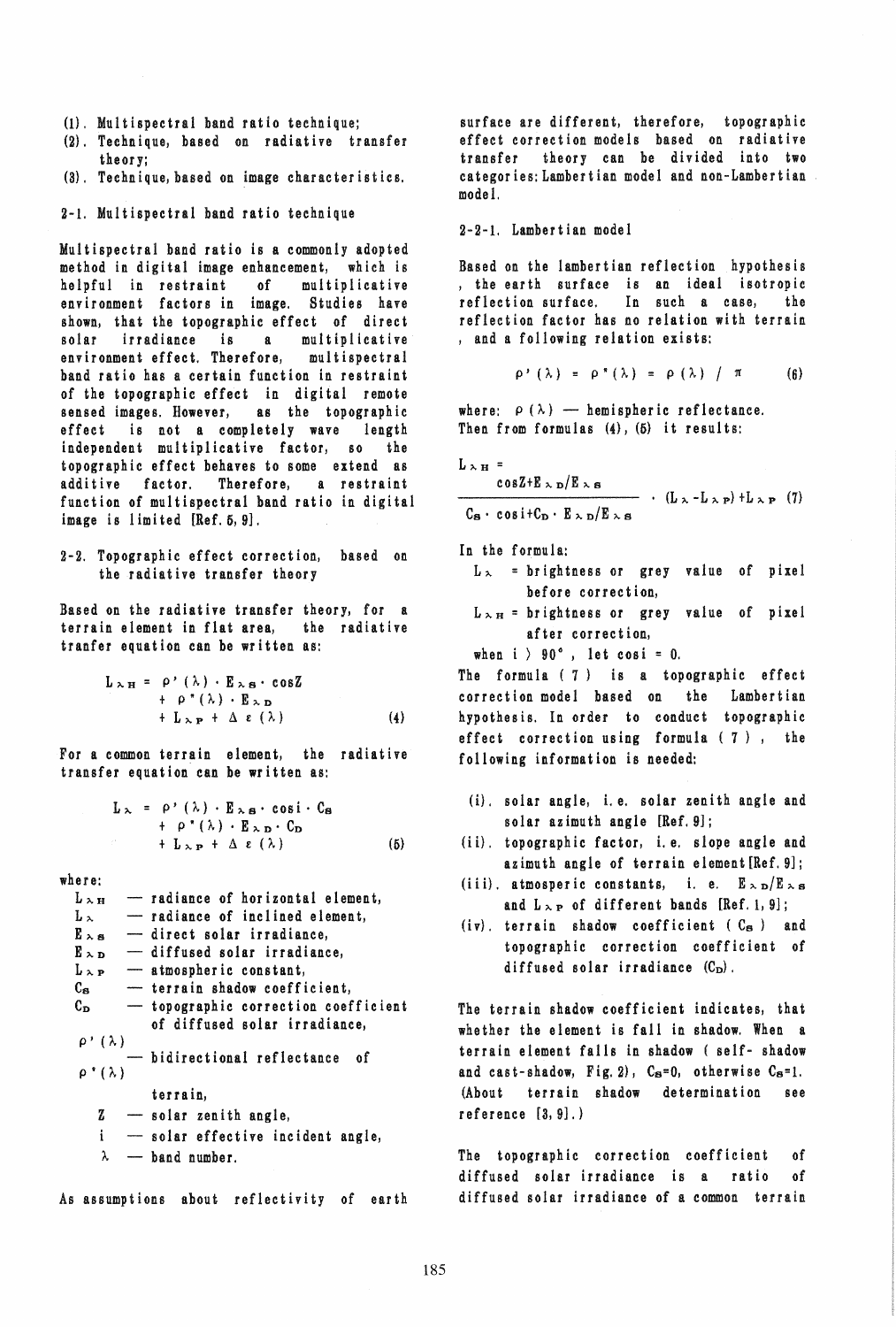element to the one of horizontal element. The diffused irradiance includes irradiances of diffused solar irradiance by atmosphere and of reflected irradiance from adjacent slopes. In general, diffused irradiance is cons idered as hemispheric distribution. Thus, multiradiation sources should be considered. The authors propose, that in local area the diffused radiation source is isotropic and of spher ical form, therefore,

$$
C_{D2} = \mathbf{w} / (2 \cdot \pi)
$$
 (8)

where:

 $w$  - zenith solid angle, corresponded by a common terrain element [Ref. 9]

For comparison, an often applied correction model which is based on the Lambertian hypothes is, i. e. Teillet model, is given [Ref. 12]:

$$
L_{\lambda H} = \frac{\cos Z + E_{\lambda D}/E_{\lambda B}}{\cos i + C_{D} \cdot E_{\lambda D}/E_{\lambda B}} \cdot (L_{\lambda} - L_{\lambda P}) + L_{\lambda P}
$$
\n(9)

In the formula:

 $C'_D = 1 - S / \pi$ ,

 $S$  -- slope angle of terrain element.

Comparing formula  $(7)$  with  $(9)$ , it is clear, that in the Teil1et model a correction of cast-shdow point is not considered. the correction coefficient  $C_D$  did not effectively represent the topographic effect of diffused irradiance.There is no distinction between the correction of ridge and val1y.

### 2-2-2. Non-Lambertian model

In fact, reflection of electromagnetic radiation by earth surface is non-Lambertian. the bidirectional reflection factors of terrain element  $[\rho' (\lambda)$  or  $\rho'' (\lambda)]$  are related to its topography, and difficult to determine accurately. Minnaert has given an emperical expression for bidirectional reflection factor , so called Minnaert reflection model [Ref. 11, 6].

$$
\rho'(\lambda) = \rho(\lambda) \cdot \cos^{K-1} i \cdot \cos^{K-1} e / \pi
$$
 (10)

where:

 $i$  - solar effective incident angle,

e - exitance angle, i.e. slope angle of terrain element (nadir pointing sensing),  $K -$  Minnaert constant.

I. Simple non-Lambertian model -- Smith model

In view of Minnaert reflection model, Smith and et. a1. have proposed a simple topographic effect correction model based on non-Lambertian hypothesis, so called Smith model [Ref. 11]:

$$
L_{\lambda,H} = L_{\lambda} \cdot \frac{\cos^{2}Z \cdot \cos\theta}{\cos^{2}Z \cdot \cos^{2}\theta}
$$
 (11)

II. Modified non-Lambertian model

Smith model is a simple non-Lambertian one, in which the diffused irradiance of earth surface and radiance of atmospheric path are not taking into account. Besides, the model has not given a full consideration to the terrain shadow . Therefore, the authors have proposed a modified non-Lambertian model:

$$
L_{\lambda H} = \frac{\cos^{K}Z + E_{\lambda D}/E_{\lambda B}}{\cos^{K}Z + E_{\lambda D}/E_{\lambda B}} \cdot (L_{\lambda} - L_{\lambda P}) + L_{\lambda P}
$$
  
\n
$$
C_{\mathbf{S}} \cdot \cos^{K}i \cdot \cos^{K-1}e + C_{\mathbf{D}} \cdot E_{\lambda D}/E_{\lambda B}
$$
 (12)

The modified model considers the topographic effect not only of terrain element total irradiance, but also of bidirectional reflection factor of terrain, what means more adequate in theory. However, the constant calculation of the model is still approximate. So a further modification is to be followed [Ref. 9] .

2-3. Topographic effect correction models based on image characteristics

The topographic effect correction models, stated above, are based on radiative transfer theory. Regardless of Lambertian models or non -Lambertian ones, all they are built on some hypotheses, i. e. attempting to use a simple mathematic model to describe the complicated remote sensing imaging process. Actually, these hypotheses and models are approximate or not complete. Besides, all the models above stated did not take characteristics of digital remote sensing image itself into account. From above considerations, the paper suggests a topographic effect correction concept based on image characteristics [Ref. 4, 2, 9], and proposed a correction model, in which the image characteristic is considered, and called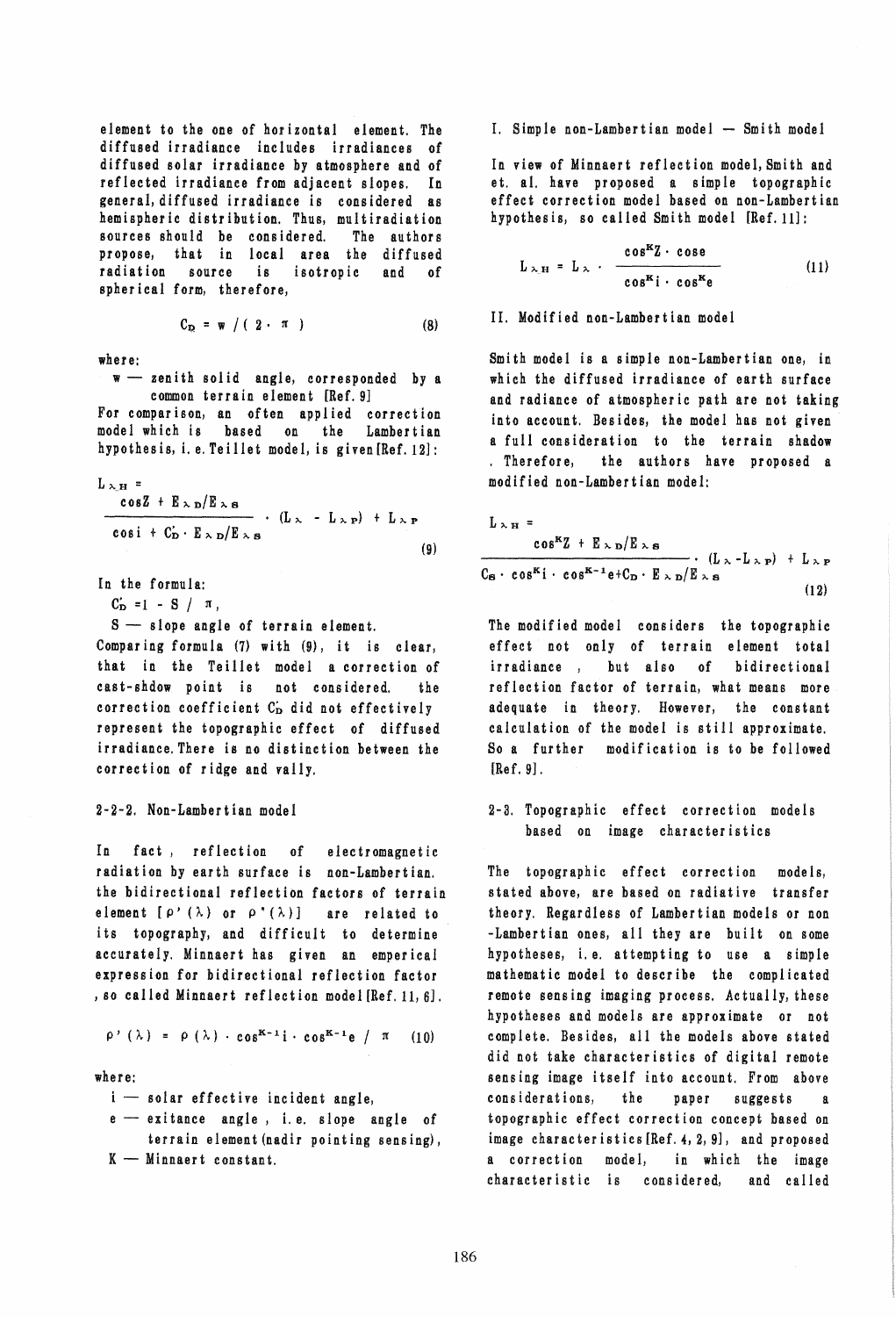topographic equalization model:

$$
DN'_{\sim} = DN_{\sim} + DN_{\sim} \cdot \frac{Z_{\Omega} - X}{X_{\Omega}} \cdot C_{\sim} \qquad (13)
$$

where:

 $DN \sim$  grey value before correction,

- $DN'_{\sim}$  grey value after correction,
- $X \cos i$  ne of solar effective incident angle (0-266 levels ),
- $z_{\rm o}$  cosine of solar effective incident  $X_{\rm o}$  = angle of horizontal terrain element (0-255 levels),  $X$ , when  $X$  )  $Z_{\rm O}$ 
	- $Z_{\rm O}$ , when  $X \leq Z_{\rm O}$
- $C_{\infty}$  model correction coefficient,
- $\lambda$  band number.

When the topographic equalization model is applied, first let  $C_{\infty}$  = 1, and coarse correction of original image is carried out in order to get model correction factor. After that, a fine correction of original image is conducted using the refined model.

The model correction factor  $C_{\infty}$  is a factor based on image, they are different for different bands. For a specific band,  $C_{\infty}$ . related to the magnitude of topographic effect correction of image.  $C_{\infty}$  is determied through comparison of original and coarse corrected images  $[Ref. 2, 9]$ .

The topographic equalization model is essentially a modified cosine correction model, and it takes image characteristic into account . The model is simple in formula and is more practicable.

3. EXPERIMENT AND RESULT ANALYSIS

3-1. Study area

The study area is located in Yongtai county, south-west to Fuzhou, capital city of Fujian province. The area is  $4.0 \times 4.5$  km<sup>2</sup>, which corrsponds to a patch of TM image of  $131 \times 150$ pixels. The elevation is from 60 to 800 m, average slope 20 °.6 with maximum slope 48° in the area. The area is covered mainly by pine trees, and there are a few paddy field and bush in between.

The image used in the study is TM of Landsat 5 received by Beijing ground station. WRS: 119 / 42 Receiving time: April 9.1988 Solar zenith angle: 35 ° 07' 28" Solar azimuth angle:  $115$   $\degree$   $44'$   $02''$ Topographic map 1: 60, 000 for control point selection. Topographic map 1: 10,000 for DEM extraction and vegetation coverage analysis.

3-2. Collection of basic data

- 3-3.Processing
	- (i). DEM extraction and matching with image. DEM of study area is extracted from topographic map 1: 10, 000 manually. Interval of sampling is 30 m. RMSE of matching DEM with image is 0.66 pixels.
- (ii). Topographic effect correction. In the expeiment, the topographic effect correction of TM image (bands 1, 2, 3,4,6, 7) was carried out by using five different models respectively.
- (iii). Software design. A package for topographic effect correction in digital remote sensed image was writen using Fortran 77 on PC.
- 3-4. Result analysis

In order to compare the effectiveness of different correction models, in table 1 the grey values RMSE of main features (pine trees) of original TM and corrected image in study area are given. From the table 1 it can be seen:

- (i},Teillet model has a certain overcorrection phenomenon;
- (ii). Modified Lambertian and Smith models have better restraint on topographic effect, but no stable and depend on spectral band;
- (iii). Modified non-Lambertian and topographic equalization models correct the topographic effect more adequate and have better stability than others.

3-6. Conclusions

Through the investigation, the following